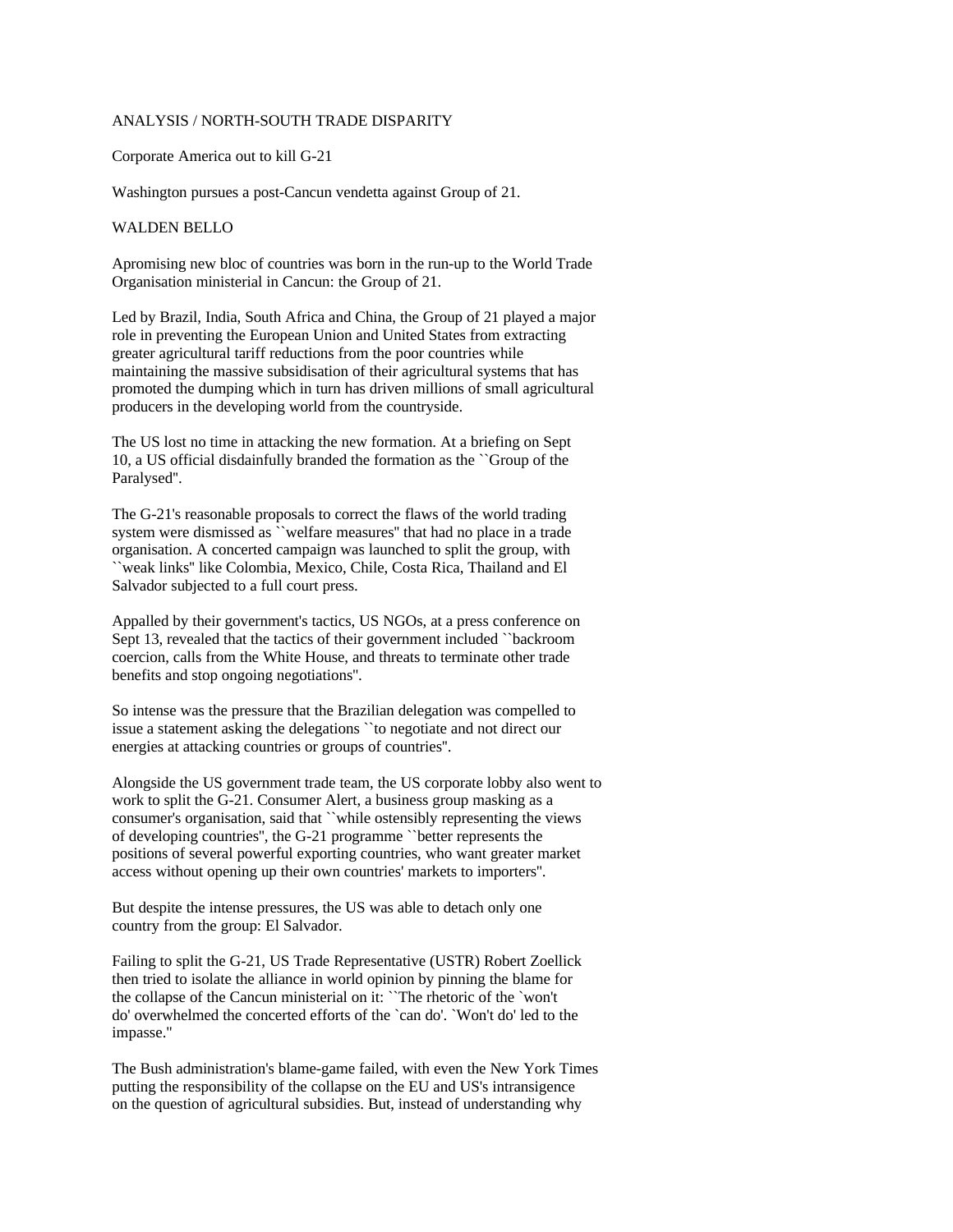it was isolated in Cancun, the US intensified its efforts to destroy the G-21. In a recent visit to Colombia, US Senator Norm Coleman warned President Alvaro Uribe that ``remaining in that group will not lead to good relations between Colombia and the United States''. And employing psychological warfare, he also alleged that he got the commitment of the Colombian president to eventually leave the group.

Similarly, the negotiations around the proposed Central American Free Trade Area (CAFTA) have been used by the United States to try to break G-21. In a visit to the region post-Cancun, Mr Zoellick bluntly warned that the negotiations were endangered by Costa Rica and Guatemala's membership in the G-21.

``I told them that the emergence of the G-20 [minus El Salvador] might pose a big problem to this agreement since our Congress resents the fact that members of CAFTA are also in the G-20,'' he stated. ``If we want to construct a common future with them, resistance and protest do not constitute an effective strategy. In my talks with some of these countries, I sense that they are drawing the right conclusions.''

Moreover, Mr Zoellick urged the Central American governments to begin to look after their own interests since Brazil ``is a big country that can defend its interests by itself''.

Raising the pressure a notch higher, US Senator Charles Grassley, chairman of the US Senate Finance Committee, added his warning that the US would ``take note'' of those countries that ``torpedoed'' the negotiations in Cancun and would look closely at the attitude adopted by Costa Rica and Guatemala.

Costa Rica, in particular, has become the object of tremendous US pressure in the last few weeks. The push to get it off the G-21 has been accompanied by a strong demand by Mr Zoellick that it privatise its energy and telecommunications sectors, which are currently under state control.

Observers think that also part of Washington's strategy to detach Costa Rica from the G-21 is the move of the energy conglomerate Harken Corporation to sue the country to the tune of \$57 billion at the International Centre for the Settlement of Investment Disputes (ICSID) for breach of contract.

US President George W Bush, it must be noted, was a member of the board of Harken from 1986 to 1993.

The fear in the region is that to punish Costa Rica and Guatemala, the US will push for a CAFTA that only includes Nicaragua, El Salvador and Honduras \_ a development that would reduce even further what little leverage the Central American countries would be able to exercise in the projected trade area.

The US corporate community has also begun its post-Cancun effort to isolate and neutralise Brazil, Argentina, Venezuela and other Latin American members of G-21 in the run-up to the Free Trade Area of the Americas (FTAA) negotiations that will take place in Miami in November.

On Sept 23, in a letter addressed to US Commerce Secretary Don Evans and Trade Representative Mr Zoellick, a broad coalition of US business groups